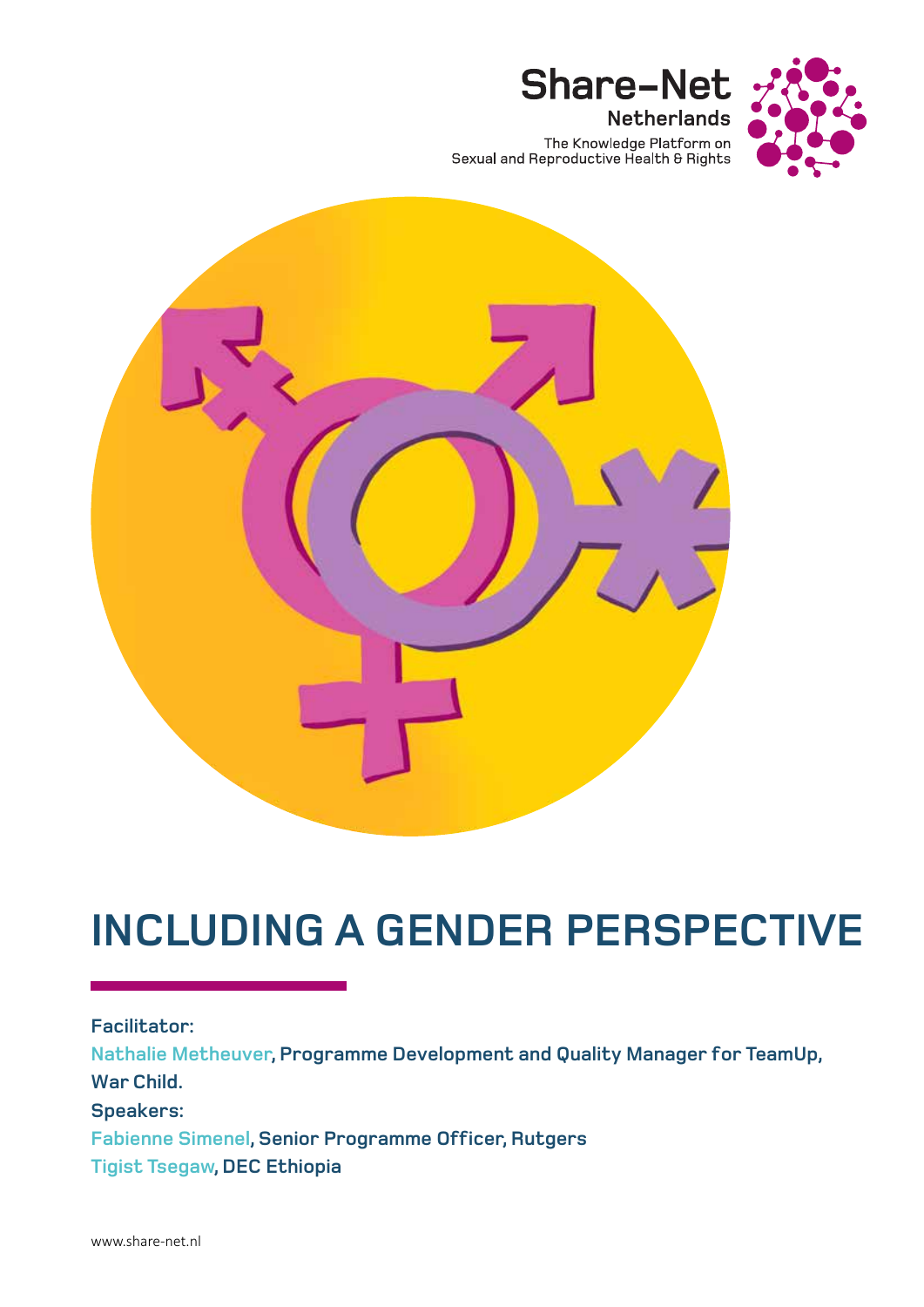### **INTRODUCTION**

This session focused on best practices and strategies used to incorporate a gender perspective in SRHR programmes. The session opened with the explanation of the Gender Transformative Approach as an example of a strategy and how it was implemented in the field. Following this, the floor was open to participants to share their own experiences and examples of how to include gender in programmes

## **KEY TAKEAWAYS FROM THE DISCUSSION**

#### **WHAT ARE CHALLENGES IN THE PARTNERSHIPS RELATED TO THE TOPIC?**

- A challenge which was shared regarding gender was how to challenge cultural norms so that gender and sexual diversity (the LGBTI+ community is a taboo subject and misunderstood in a lot of cultures) can discussed openly. It is difficult to have a non-judgmental discussion about sexuality and gender diversity, even if people want to learn about this, they have reservations about sharing questions because they are afraid of repercussions from their peers and community members.
- Socially constructed gender norms are another challenge when implementing a gender perspective. Gender norms highly influence the position of women and often subjugate them and so agency and self-confidence are key.

#### **WHAT ARE THE STRATEGIES USED IN THE PARTNERSHIPS RELATED TO THE TOPIC?**

- The Gender Transformative Approach (GTA) is a way of addressing harmful gender norms and power imbalances. It is not only a way of seeing things, but also for doing things. Rutgers developed six pillars to implement this. The first three revolve around how: (1) human rights, (2) power and (3) gender norms. Then it is about whom: (4) women and girls, (5) men and boys and (6) diversity.
- The GTA aims to move away from the binary approach of gender and include the whole spectrum of sexual diversity. It is challenging but the reason that it is done is that it contributes to better and more comprehensive SRHR – so this is applied as a strategy as well.
- To implement a Gender Transformative Approach, the following was developed:
	- A quick scan: you can ask yourself (as an organisation/alliance) how gender is applied in your organisation?
	- GTA toolkit for several aspects of a programme (e.g. in education/ advocacy/justice your own organisation and how you position yourself
- GTA Master trainers have been trained since 2017 and have done many Training of Trainers
- The inclusion of GTA in SRHR programmes has resulted in women having more power and putting them in a better position to advocate for their SRHR rights